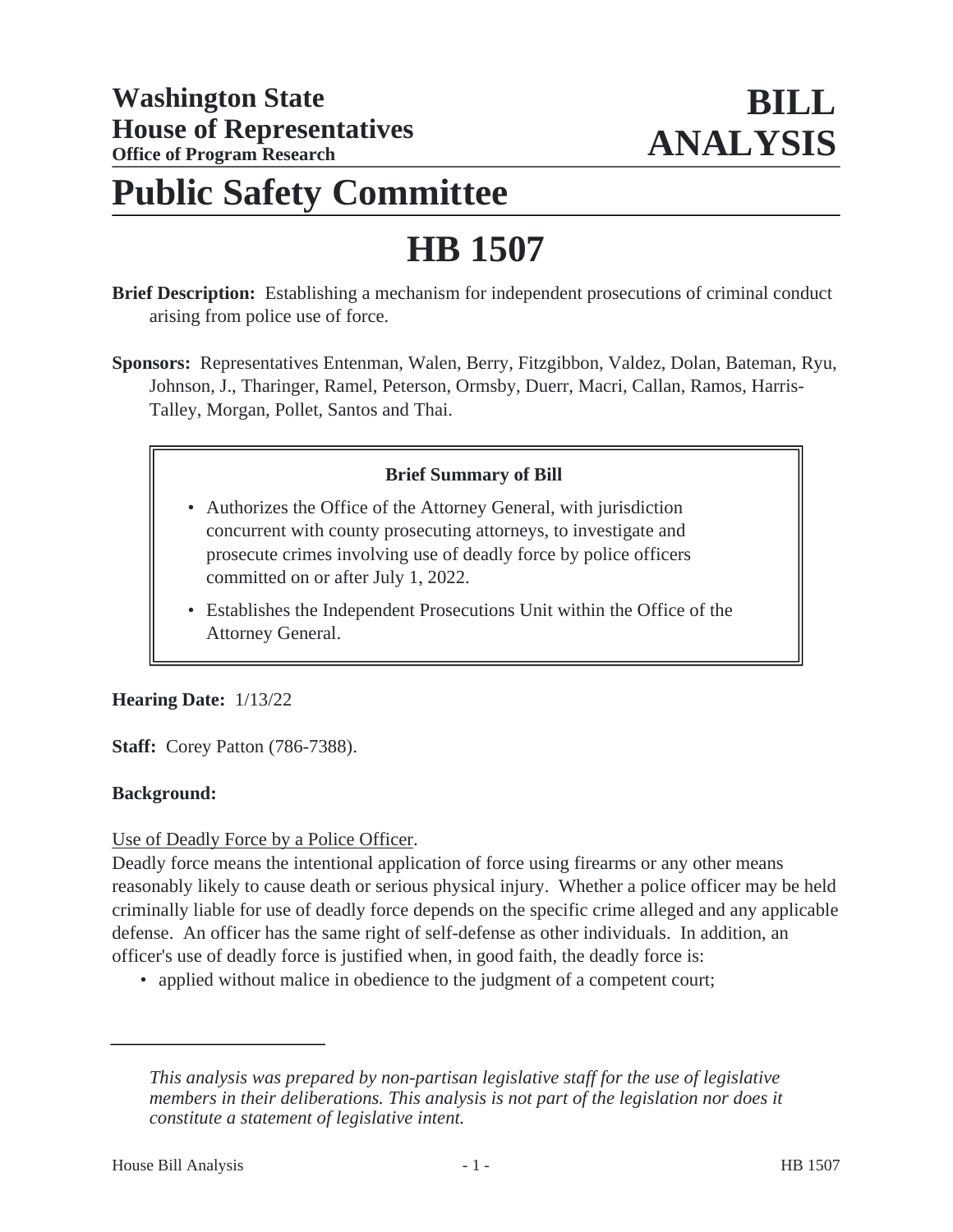- used to overcome actual resistance to the execution of the legal process, mandate, or order of a court or officer, or in the discharge of a legal duty;
- used to arrest or apprehend a person who the officer reasonably believes has committed, has attempted to commit, is committing, or is attempting to commit a felony;
- used to prevent escape from a federal or state correctional facility;
- used to prevent escape from a county or city jail or holding facility if the person escaping has been arrested for, charged with, or convicted of a felony; or
- used to lawfully suppress a riot if the actor or another participant is armed with a deadly weapon.

Good faith exists when, objectively considering all facts, circumstances, and information known to the officer at the time, a similarly situated, reasonable officer would have believed that the use of deadly force was necessary to prevent death or serious physical harm to the officer or another individual.

In 2021, the Legislature established the Office of Independent Investigations (OII) within the Office of the Governor and authorized the OII to conduct investigations into any incident:

- of a use of deadly force by an involved officer occurring after July 1, 2022, including any incident involving use of deadly force by an involved officer against or upon a person who is in-custody or out-of-custody; or
- involving prior investigations of deadly force by an involved officer if new evidence is brought forth that was not included in the initial investigation.

After July 1, 2024, the OII may also report recommendations, if any, for expanding the scope of investigations or jurisdiction of the OII.

#### Criminal Prosecutions by the Office of the Attorney General.

The Office of the Attorney General (AGO) is authorized, with jurisdiction concurrent with county prosecuting attorneys, to investigate crimes and conduct prosecutions upon the request or with the concurrence of:

- the county prosecuting attorney;
- the Governor of Washington; or
- a majority of the committee charged with the oversight of the organized crime intelligence unit.

If both the county prosecuting attorney and the AGO file an information or indictment charging an individual with substantially the same offense, the court must determine whose prosecution of the case will best promote the interests of justice and enter an order designating the prosecuting authority in the case and dismissing the duplicative information or indictment.

Upon the written request of the Governor, the AGO must investigate violations of criminal law. If the AGO believes after the investigation that criminal laws are being improperly enforced in any county, and that the county prosecuting attorney has failed or neglected to prosecute criminal actions, the AGO must direct the county prosecuting attorney to take any remedial action the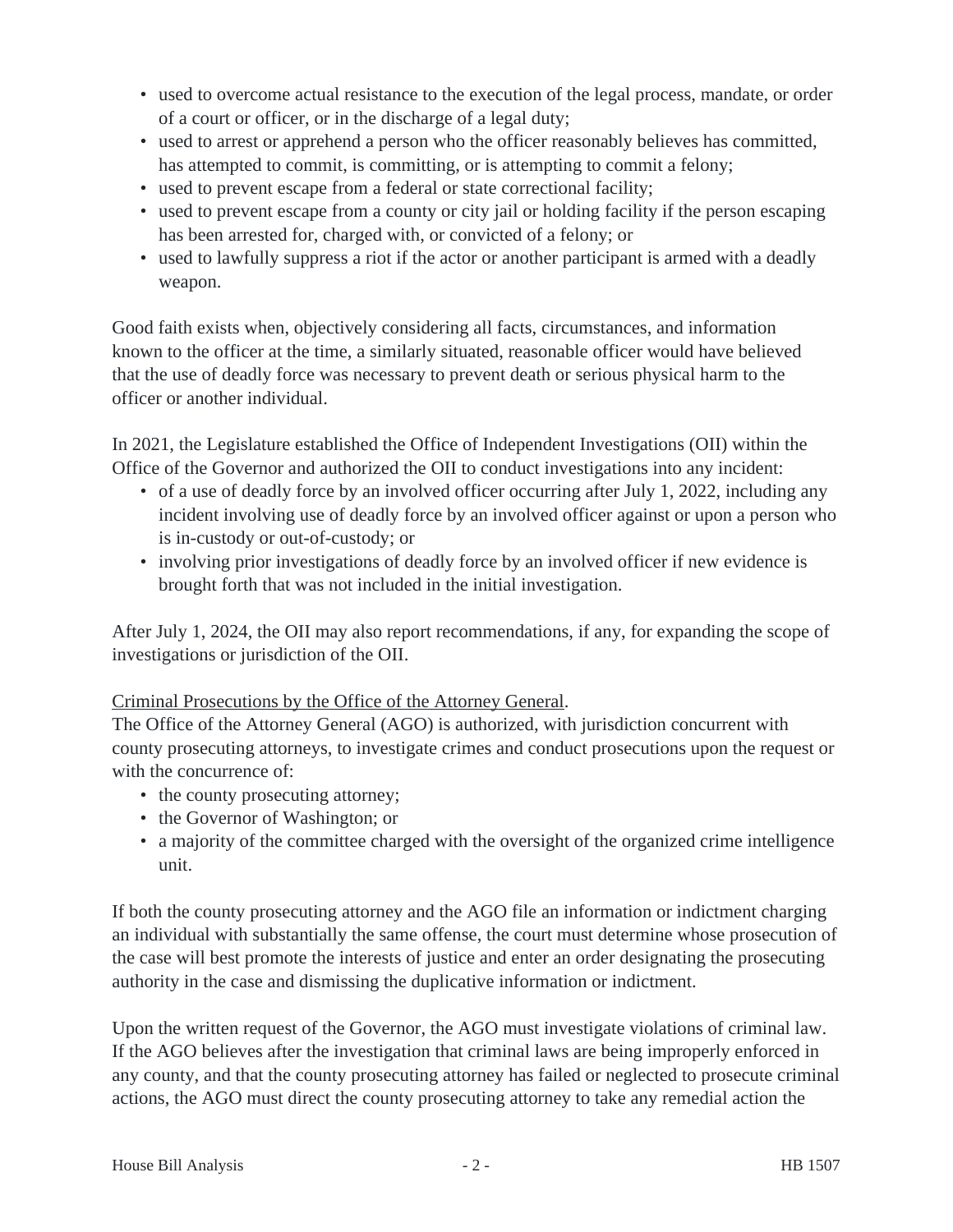AGO deems necessary and proper. If the county prosecuting attorney fails or neglects to comply with the AGO's directions in a reasonable timeframe, the AGO may prosecute those criminal actions in place of the county prosecuting attorney. If the AGO initiates or takes over a criminal prosecution, the county prosecuting attorney may not take any legal steps relating to the prosecution, except as authorized or directed by the AGO.

#### **Summary of Bill:**

#### Independent Prosecutions Unit.

The Office of the Attorney General (AGO) is authorized, with jurisdiction concurrent with county prosecuting attorneys, to investigate and prosecute any alleged offense involving the use of deadly force by a police officer committed on or after July 1, 2022. The Independent Prosecutions Unit (IPU), led by an independent prosecutor, is established within the AGO to investigate and prosecute related offenses and defendants. The independent prosecutor is authorized to employ and train personnel, including attorneys, investigators, and other personnel as the independent prosecutor deems necessary. If the independent prosecutor decides criminal charges are not warranted in a case the IPU is investigating, the independent prosecutor must issue a public report that includes the results of the investigation and an explanation of the reasons for the decision, and post the report on the IPU's website.

## County Prosecuting Attorneys.

In any case involving an officer's use of deadly force, the county prosecuting attorney must determine whether recusal is necessary to preserve public confidence or prevent a conflict of interest. A conflict of interest exists if:

- the prosecutor has a relationship with the officer or the officer's employer such that the prosecutor's decision or pursuit of charges may be materially impacted;
- the prosecutor has a duty to represent the officer's employing agency in any civil action arising from the same underlying incident and the prosecutor's decision might be materially impacted by the duty to defend; or
- there is a significant risk that the prosecutor's ability to consider or carry out an appropriate course of action will be materially limited due to the prosecutor's other responsibilities or interests.

If recusal is necessary, the county prosecuting attorney must: (1) transfer the case to the IPU within 30 days of receiving the case; or (2) appoint, in writing signed by the county prosecuting attorney and filed with the county auditor, a conflict-free special deputy prosecuting attorney (special DPA) who must be the final decision maker as to prosecutorial decisions for the case. If appointed, the special DPA may only be removed from the case for cause and with approval of the court. If the county prosecuting attorney fails to transfer the case when recusal is necessary, the court must order the IPU to discharge the responsibilities of the county prosecuting attorney.

If the county prosecuting attorney or special DPA decides not to file charges in a case involving an officer's use of deadly force, the county prosecuting attorney or special DPA must refer the case and all investigative materials to the IPU within 30 days of the decision not to file charges.